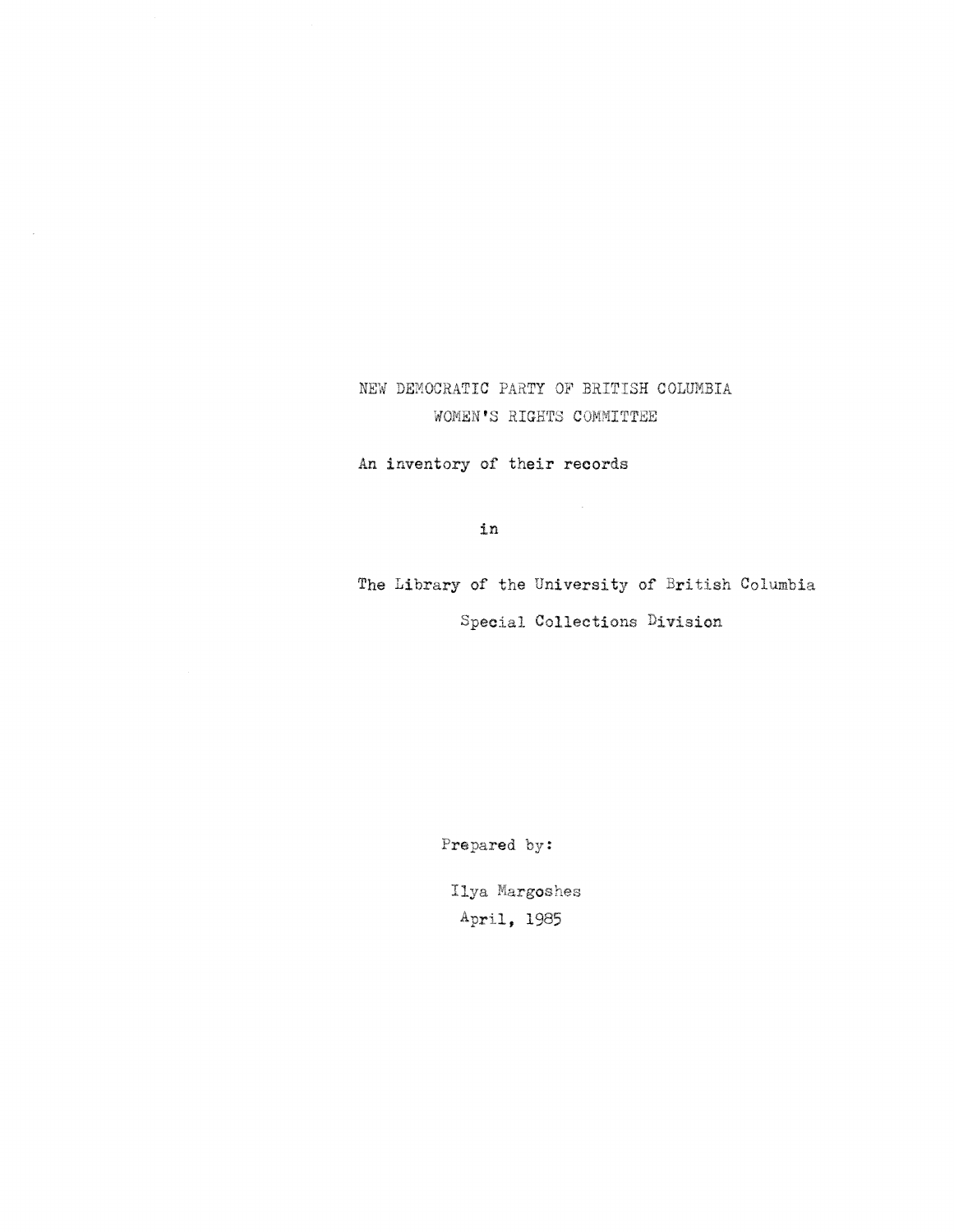## New Democratic Party of British Columbia . Women's Rights Committee

### Preliminary Inventory

## Introduction

The records of the NDP Women's Rights Committee were transferred to Special Collections Division in June, 1984 with the closing of the committee office in Vancouver.

Other records of the NDP are also held by Special Collections, and the record group name was formatted for consistency with these other holdings. The commonly used names are: NDP Women's Committee, NDP Women's Rights Committee and B.C. NDP Women's Rights Committee. The latter has been used as a subgroup name.

The Women's Rights Committee, officially established in 1971 as a standing committee of the provincial party, traces its roots back to the 1962 Women's Committee. Its general purpose is to develop policy on women's issues and to encourage participation of women in the party.

One of the major activities of this committee was the Task Force on Older Women in British Columbia. Set up in 1979, it conducted research, held hearings and made recommendations . The records of this task force are included in the collection, and form a subgroup .

Good historical/biographical information is available within the records. For an overview see:

I. Records of the B.C. NDP Women's Rights Committee Annual file - 1977 (publication: "Herstory & Policy". Includes organizational chart, p.10).

Annual files - 1980 (report of the Chairwoman; updates above)

II. Records of the Task Force on Older Women in British Columbia Administrative files : "Victoria Sub-Committee" folder (Interim report, May, 1980). "Originals" folder "Working file" /1 folder

> Ilya Margoshes April, 1985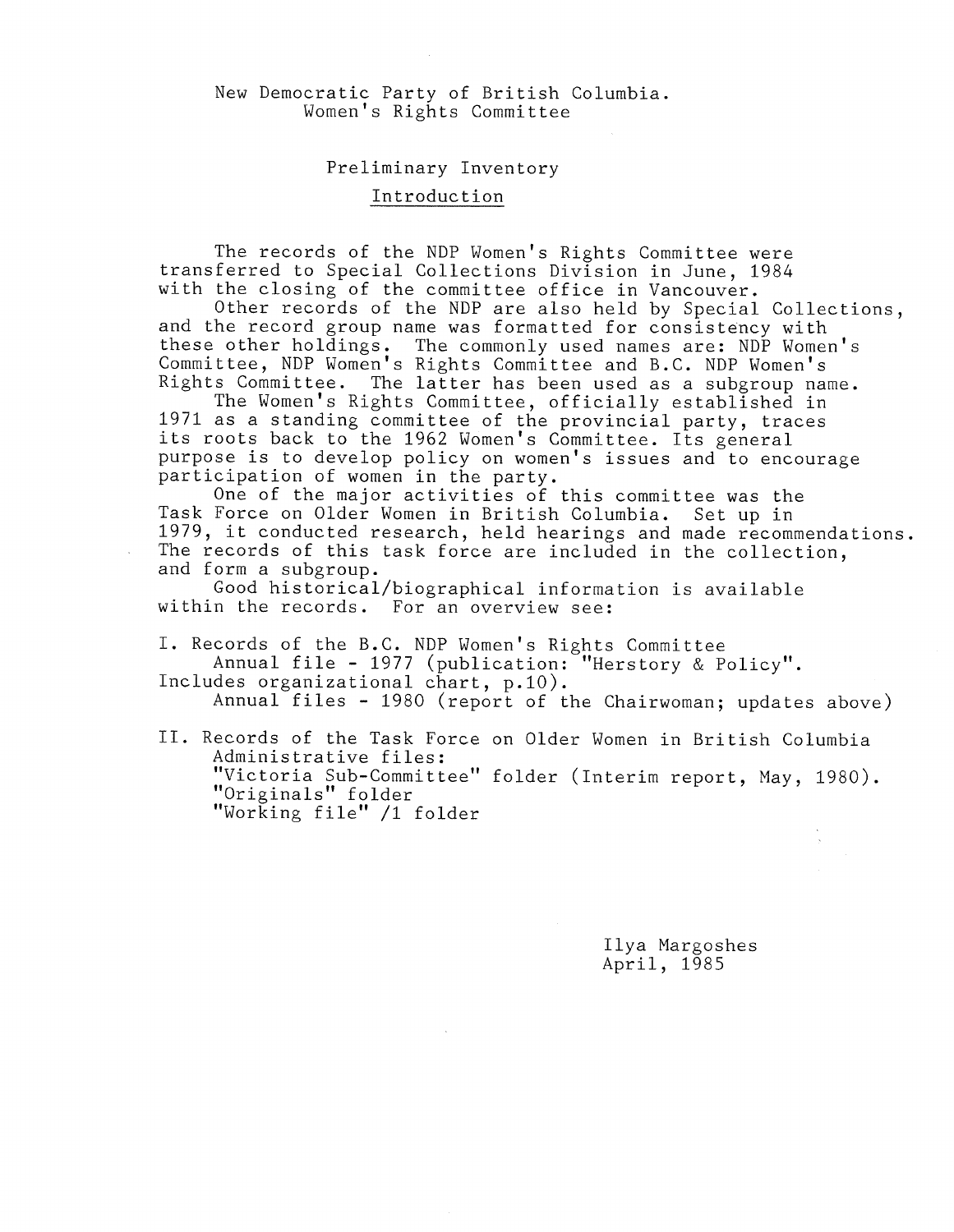New Democratic Party of British Columbia . Women's Rights Committee

> Accession No . ca. 5 lin. ft.

# Preliminary Inventory

I. Records of the B.C. NDP Women's Rights Committee.

## BOX SERIES SERIES

 $\overline{L}$ 

yan.<br>Filmog

 $\mathbb{Q}$ 

STEERING COMMITTEE ANNUAL FILES 1975-83 Arranged chronologically ca. 42 folders Minutes, correspondence, memos, reports, news releases , financial records, mailing lists, printed materials and ephemera . The main group of records for the committee, this series represents an amalgamation of folders originally titled  $\mathrm{''}$ steering commitee $\mathrm{''}$  and  $\mathrm{''}$ women $\mathrm{'}$ s rights committee $\mathrm{''}.$  Files mixed in types of materials and activites. Includes submissions, activities relating to subcommittes, and some records of the Task Force on Older Women. Good historical information in  $197\%$  files (publication "Herstory & Policy") and 1980 files (report of chairwoman). CORRESPONDENCE - OUTGOING<br>Unarranged 1 folder Unarranged Copies of typescipts and printed mass correspondence . **COMMITTEES** Arranged alphabetically ca. 5 folders Minutes, correspondence, reports, mailing lists and submissions . These are both committees of, and relating to, the record subgroup. Continues pattern of interfiling records, mixing type, activity and parentage . Previously established as separate files but not as a unit. Some overlap with the general series "annual files".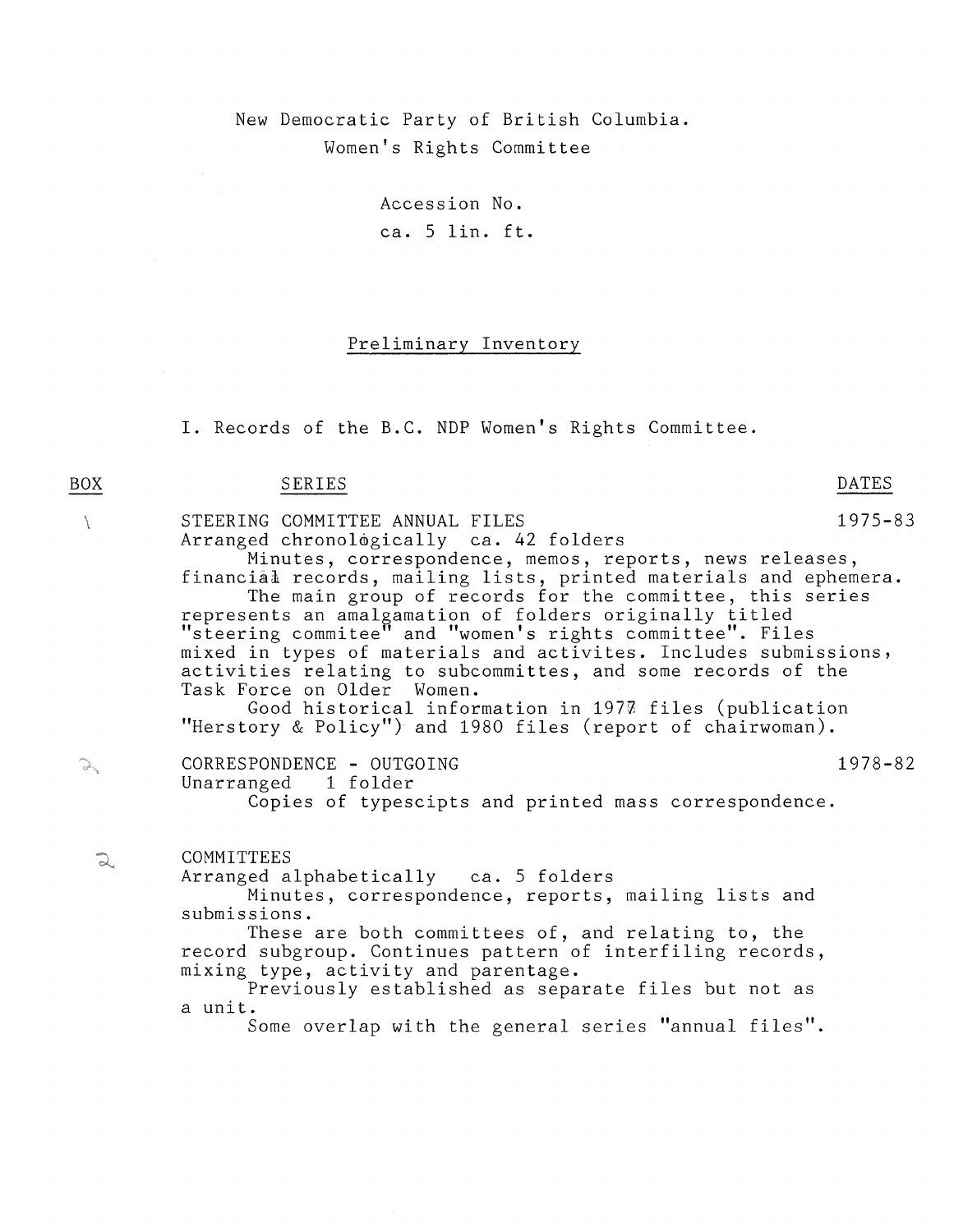BOX

| <u>)X</u>                   | SERIES                                                                                                                                                                                                                                                                                                                                                                                                    | DATES       |
|-----------------------------|-----------------------------------------------------------------------------------------------------------------------------------------------------------------------------------------------------------------------------------------------------------------------------------------------------------------------------------------------------------------------------------------------------------|-------------|
| $\sum_{i=1}^{n}$            | CONFERENCES-WORKSHOPS<br>Arranged alphabetically ca. 7 folders<br>Agendas, correspondence, financial records, pamphlets,<br>reports and ephemera.<br>Includes records of conferences and workshops, both<br>sponsored by the committee, and those of other organizations,<br>with some committee participation.<br>Previously established as separate files.<br>For overlap, check "annual files" series. |             |
| $\widehat{\omega}_{\omega}$ | SUBJECT SERIES<br>Arranged alphabetically ca. 24 folders<br>Correspondence, mailing lists, press releases, pamphlets,<br>newsletters and ephemera.<br>Previously existing topical files.                                                                                                                                                                                                                  |             |
| $2 - 3$                     | <b>NEWSLETTERS</b><br>Arranged chronologically ca. 33 folders<br>Incomplete set of "Priorities", the newsletter of the<br>Women's Rights Committee.<br>See also holdings in UBC Library; HQ 1101 P763.                                                                                                                                                                                                    | $1973 - 84$ |
| ె                           | PUBLICATIONS- MISCELLANEOUS<br>Unarranged 1folder<br>Previously loose in container.                                                                                                                                                                                                                                                                                                                       |             |
| ٦                           | EPHEMERA<br>Unarranged ca. 2 folders<br>Newspaper clippings, pamphlets and buttons.<br>Previously loose in container.                                                                                                                                                                                                                                                                                     |             |
| $\mathbb{Z}$                | MISCELLANEOUS<br>Unarranged ca. 2 folders<br>Agendas, correspondence, press releases, recommendations,<br>printed materials and ephemera.<br>Previously in unmarked envelopes.                                                                                                                                                                                                                            | $1977 - 83$ |
| ್ರೌ                         | RESOURCE FILES<br>-PUBLICATIONS<br>Arranged alphabetically ca. 19 folders<br>Newsletters, reports, journals.<br>-EPHEMERA<br>Unarranged ca. 2 folders<br>Tee shirt and buttons.<br>Publications and ephemera of other organizzations, previously<br>loose in container.                                                                                                                                   |             |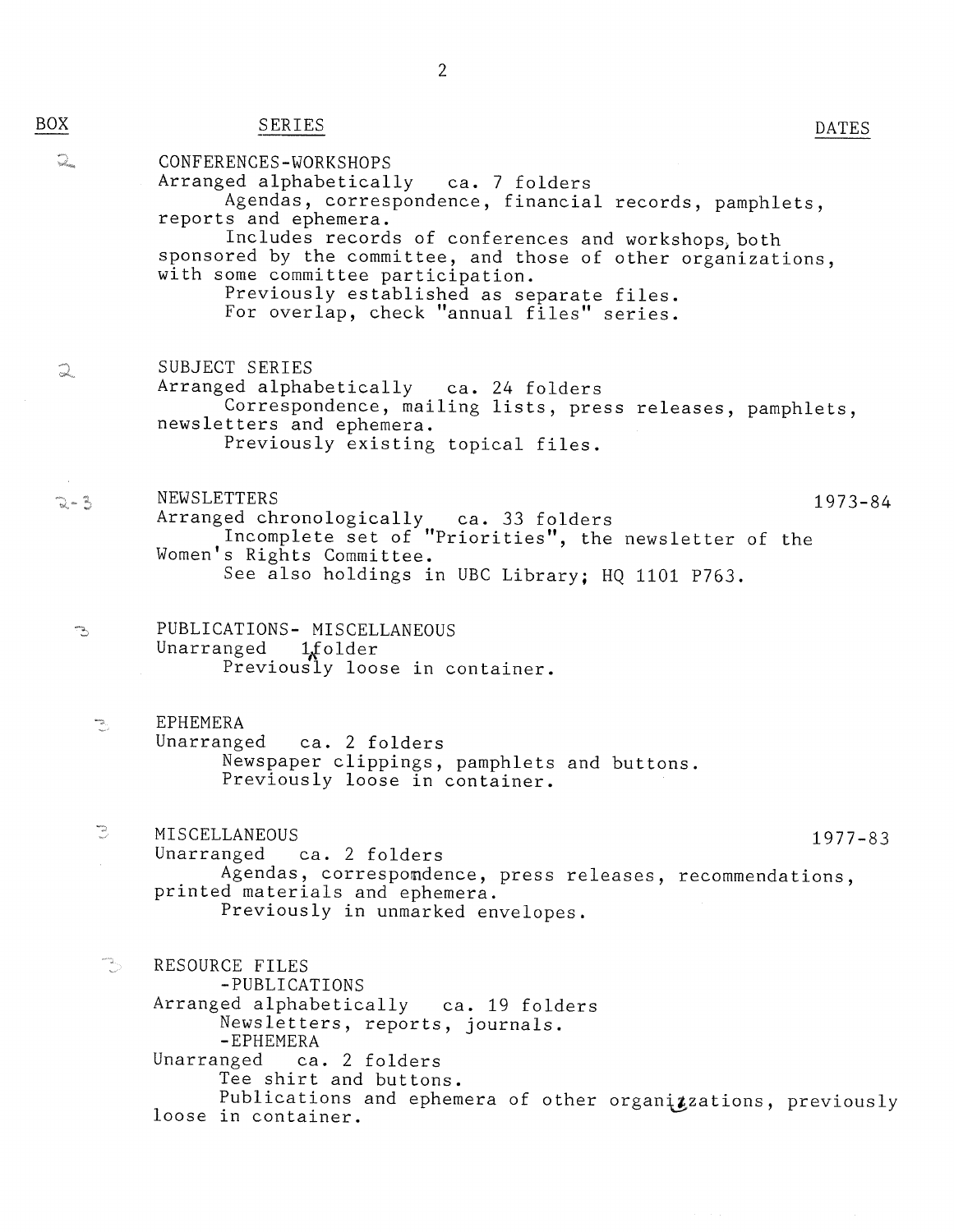II. Records of the Task Force on Older Women in British Columbia.

# SERIES DATES

ADMINISTRATIVE 1979-83

Arranged alphabetically ca. 10 folders

Correspondence, reports, financial records, mailing lists, newspaper clippings and ephemera .

Includes Victoria sub-committee records .

These are the general records of this subgroup. Like the annual files of the committee, these are mixed in type and activity, and overlap with other series records . Records related to this task force general series are included in the annual files of the committee. Both should be checked for a comprehensive picture .

Good historical information in folders: "Originals", "Working File /1" and "Victoria Sub-committee".

#### **CORRESPONDENCE**

Arranged alphabetically ca. 9 folders

General correspondence, requests for materials, questionnaires , and mailed submissions .

The latter materials, mailed submissions, include notes, letters and informal briefs that are also closely related to materials contained in other series:  $\mathsf{''}$ administrative $\mathsf{''},$   $\mathsf{''}$ briefs $\mathsf{''}$ and "hearings". Cross-checking of these series is suggested.

Questionnaire tabulation and analysis in"administrative" series, "Victoria Sub-committee" folder, Interim report, 1980.

#### BRIEFS

Unarranged ca. 3 folders

Formal submissions and area summary briefs . Note overlap with materials in "correspondence","mailed submissions folder, and "hearings " .

**HEARINGS** 

-GENERAL Unarranged 1 folder Registration forms . -AREA HEARINGS Arranged alphabetically  $(1)$  Files

Correspondence, notes, agendas, registration forms, mailing lists, briefs, summary briefs, newspaper clippings . (2) Sound recordings 18 cassettes

BOX

 $\downarrow$ 

 $\mathcal{C}$ 

 $\leftarrow$   $\leftarrow$   $\sim$ 

 $\subset$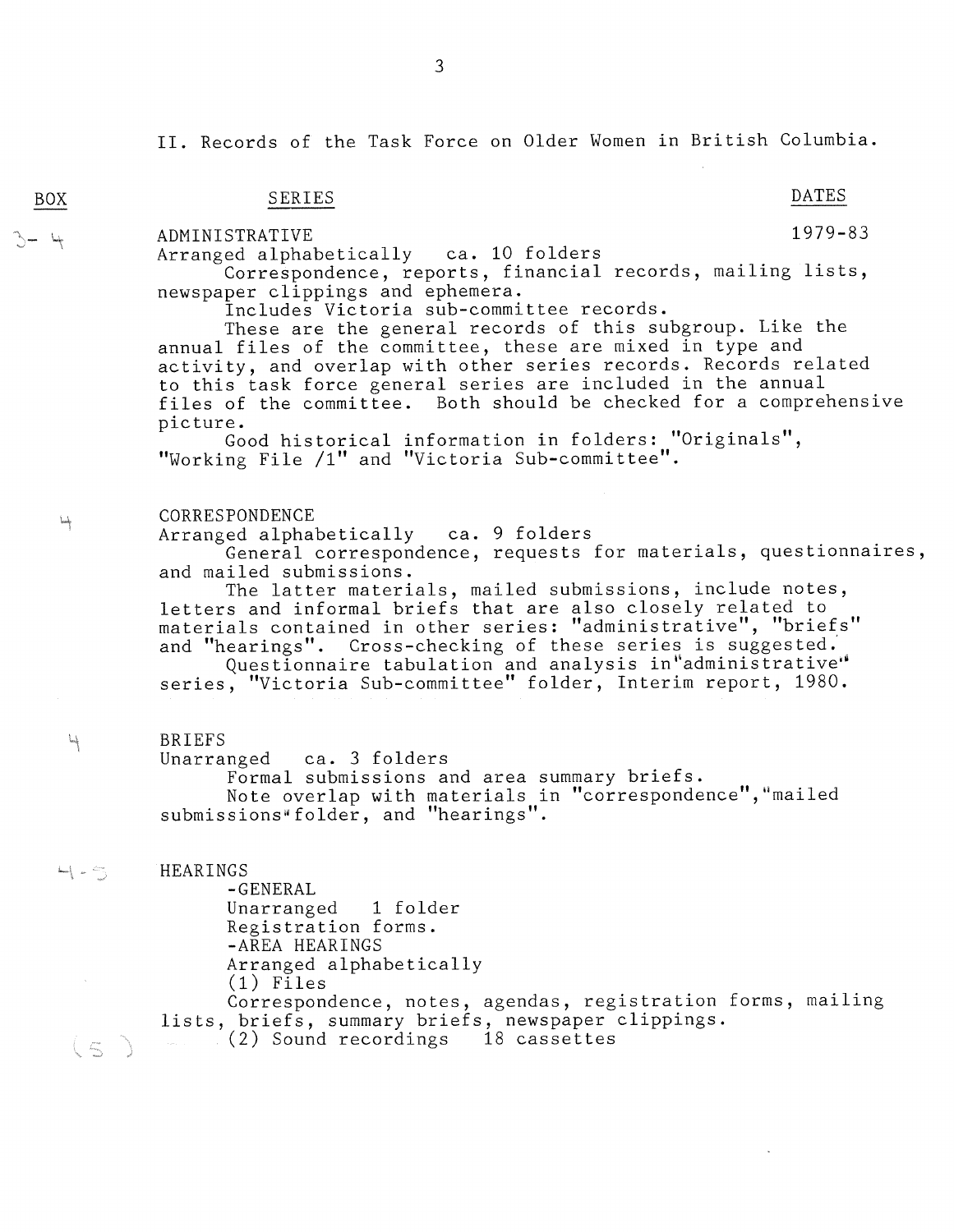# SERIES DATES

 $\label{eq:2} \frac{1}{\sqrt{2}}\sum_{i=1}^n \frac{1}{\sqrt{2}}\sum_{i=1}^n \frac{1}{\sqrt{2}}\sum_{i=1}^n \frac{1}{\sqrt{2}}\sum_{i=1}^n \frac{1}{\sqrt{2}}\sum_{i=1}^n \frac{1}{\sqrt{2}}\sum_{i=1}^n \frac{1}{\sqrt{2}}\sum_{i=1}^n \frac{1}{\sqrt{2}}\sum_{i=1}^n \frac{1}{\sqrt{2}}\sum_{i=1}^n \frac{1}{\sqrt{2}}\sum_{i=1}^n \frac{1}{\sqrt{2}}\sum_{i=1}^n \frac{1$ 

#### PUBLICATIONS Ц Unarranged ca. 3 folders Pamphlets, newsletters and reports . Includes miscellaneous publications previously loose in container, and reports relating to subhearings on native and immigrant women .

**EPHEMERA** 

Unarranged Pamphlets, posters and original art work (1 item) .

HOUREALE, DOY work "Boyer, William" AIVIA a/

 $4$ 

BOX